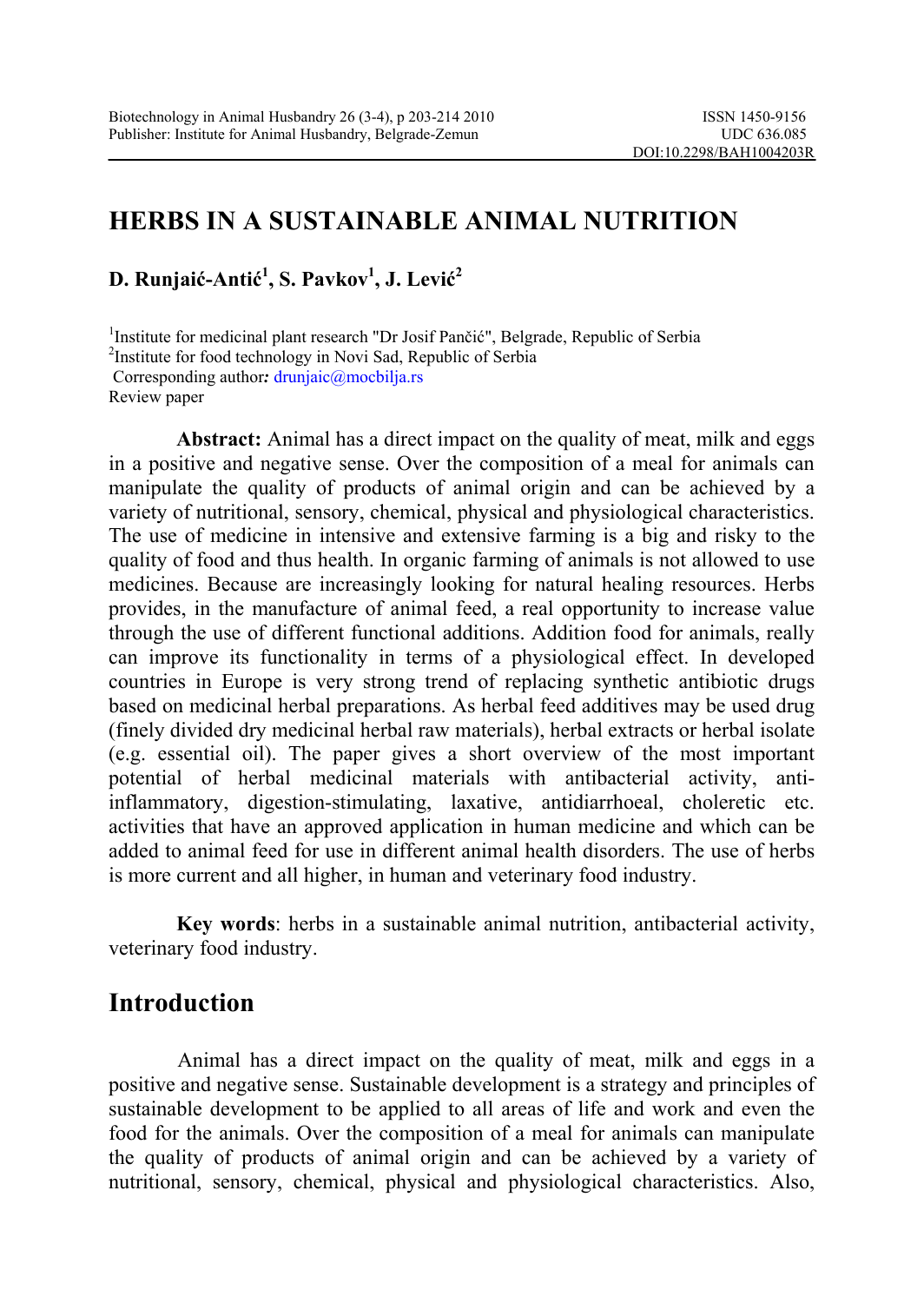through animal feed, various contaminants can be transferred to products of animal origin, ie. to food for people. More and more are ongoing and necessary research and determine the impact of animal feed on the quality of products of animal origin and monitoring the quality of these products depending on the composition of meals consumed by animals *(Lević et al., 2009)*.

 Improving technologies for sustainable production of animal feed should include different factors. The use of medicines in intensive and extensive farming is a big and risky to the quality of food and thus health. In organic farming of animals is not allowed to use medicines. Because are increasingly looking for natural healing means *(Kostadinović et al., 2010)*. Medicinal herb provides, in the production of food for animals, a real opportunity to increase value through the use of different functional additions. Plants medicinal ingredients are different chemical nature and show a very wide range of pharmacological effects (sedative, spasmolytic, antibacterial activity, astringent, anti-inflammatory, digestionstimulating, laxative, antidiarrhoeal, choleretic, to ″stimulate the flow of milk" et al.), so that almost no therapeutics areas where medicinal plants can not be used in prophylaxis or treatment of both human and veterinary medicine *(Runjaić-Antić and Milinković, 1990; Thomson and Montvale, 2004; Wichtl, 2002).* 

Addition food for animals, really can improve its functionality in terms of a physiological effect.

 The use of medicinal plants in prevention and healing of different diseases dates from the ancient times. The art of healing by medical plants has been carried orally or in writing from generation to generation through centuries, from the oldest written traces in China and writings inside the old Egyptian pyramids, Hindoo holly books "Matereie medice", Greek military doctor Dioscorid, Hodos collection, Hilandar Medicinals Codex, trough Zaharije Stefanović, Josif Pančić and Sava Petrović, to Risto Gostuški and Jovan Tucakov *(Gorunović and Lukić 2001; Sarić et al., 1989)*. Medicinal plant medicaments comprise raw material originated from plants. On the other hand, a lot of compounds with high therapeutic effect, extracted from plants, still have application in medicine or represent a model for making a great number of synthetic medicaments with improved or modified effect *(Weiss and Fintelmann, 2000).* 

 As a complementary part of pharmacotherapy, phytotherapy has an important position in modern medicine. Rational phytotherapy presents the application of medicinal plant medicaments which has standardized quality and quantity composition. Medicinal plant medicaments are used as self-medications, after the patient´s own decision or if a doctor or pharmacist suggests it (they make 30-40% of OTC-over the counter, products in Europe). Their therapeutic effects occur after some time of application and they are supposed to exhibit effect in chronical and subacute states and diseases. Rarely they are used for acute states *(Schilcher et al., 2000; Schulz et al., 2001)*.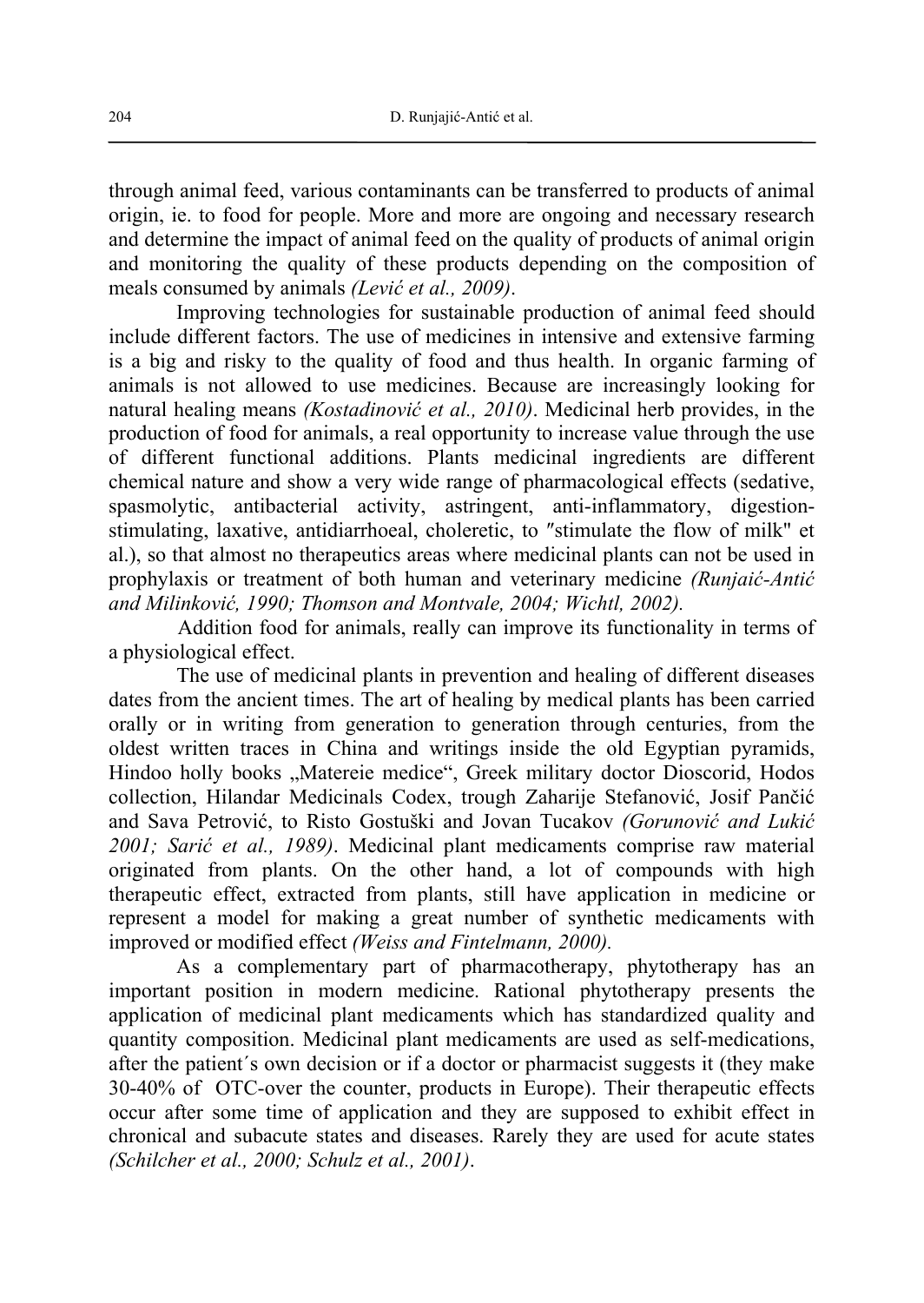In developed countries in Europe trend of replacing synthetic antibiotic drugs based on medicinal plants is very strong *(Čabarkapa et al., 2009).* As herbal feed additives may be used drug (finely divided dry medicinal herbal raw materials), herbal extracts or herbal isolate (e.g. essential oil). Quality plant materials must ensure compliance with all required standards and legislation (good agricultural practice, good collected practice). Quality Score of medicinal herbal raw materials is done by determining the content of active substances and testing health safety.

 Medicinal plants, herbal medical products, phytopreparations or phytopharmaca, are medicinal products which contain only herbal drugs as active components or herbal drugs preparations. Herbal drug is a whole or cut up, dry (occasionally raw) part of a plant, algae, fungi or lichen which is used for its medicinal properties. Apart from plant organs (root, rhizome, crust, flower, fruit, seed etc.), plant exudats are also herbal drugs (tars, gums). Herbal medicinal preparations are products obtained from drugs by special procedures: distillation, extractions etc. Herbal medicinal preparations are: fat oil, essential oil, plant juices, tinctures and extracts (dry, soft, fluid). Medicinal plant medicaments are made of standardized extracts of well known active principles which have doses dependant therapeutic effects. They are used in defined indicative sections and doses regimes, formed on the base of clinical studies. Traditional medicinal plant medicaments are medicinal plant products, whose efficiency is not clinically confirmed, and the application is based on permanent use of and experience (it is necessary to prove that traditional medicaments have been used at least for 30 years, 15 years among EU and 15 years in the other countries), that it is harmless and it is used for the states which the doctor can not treat.

According to the principles of rational phythoterapy, monocompouds preparations are mostly used. If phytho-preparations are combined it is necessary to prove that each component of medicament improves its total effect.

In most countries, members of EU, medical plants medicaments present one subgroup of medicaments. In our country, phyto-preparations have been registered as additional medicinal remedy, from 1987 to 2004. From year 2004, according to the latest Law on medicines and medicinal devices (Officinal journal RS 84/2004) which was brought into accord with the regulations in EU, medicinal products on the basis of plant raw material have been joined to the group of medicaments. As in a case of conventional medicaments, medicinal plant medicaments are registered and put into circulation on the basis of certified pharmaceutical quality, therapeutics efficiency and harmless use of. Medicinal plant medicament should be made of good quality raw material. Making of medicinal plants is realised according to demands of Good Manufacturing Practice, GMP. For the purpose of providing high quality raw materials it is necessary to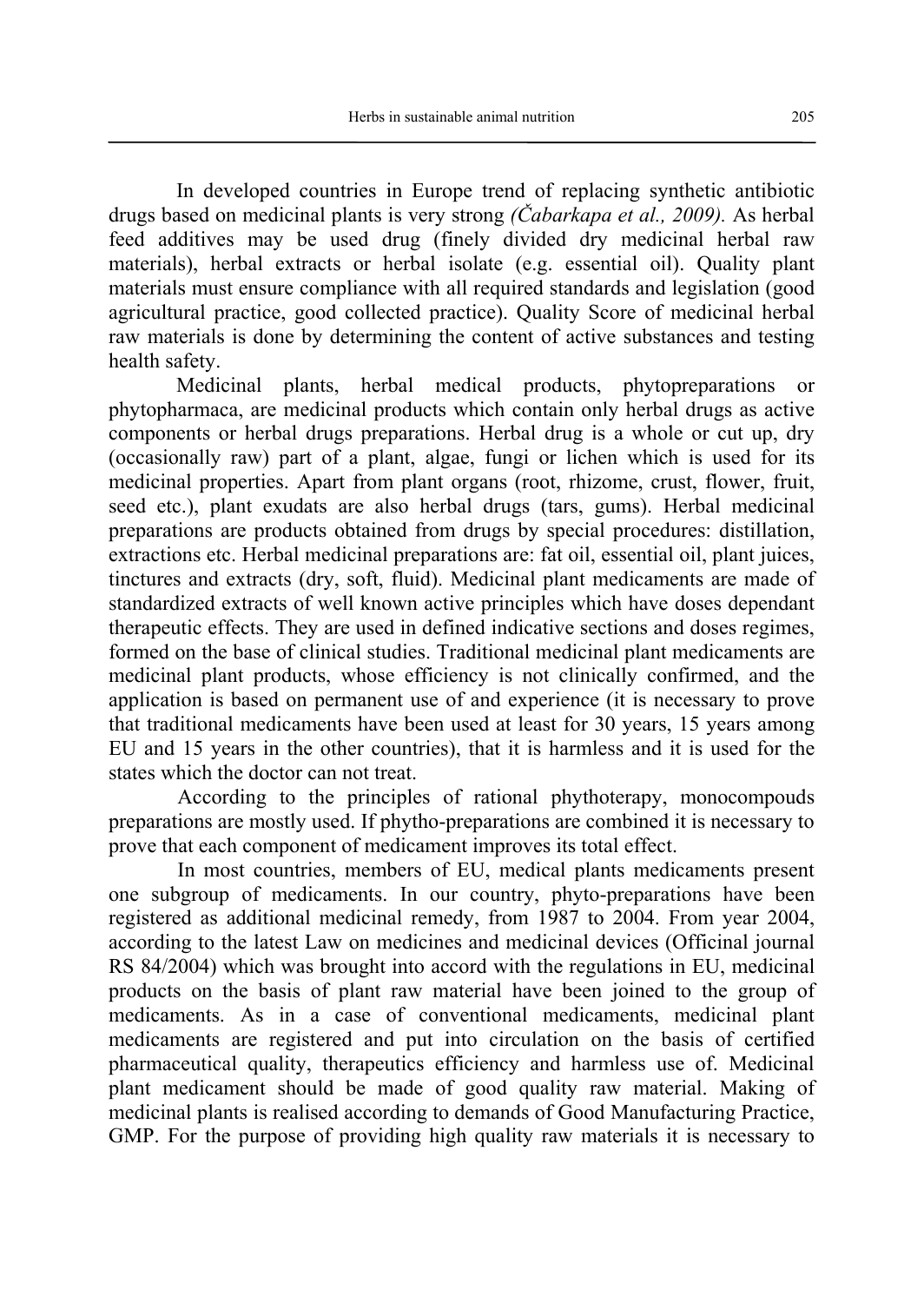carry out Good Agricultural practice GAP and good practice of collecting. Raw material, semi-products, final products and packing are controled .

Parameters of general and specific quality of official plants row material (drugs and drug preparations), are quoted in Ph Eur 6, and national pharmacopoeia respectively (DAB, Helv, Ph. Jug. etc.). In case of nonofficial drugs and drug preparations, requests of other standard qualities (JUS, ISO) or Internal Standard of producers are considered relevant *(ESCOP, 2003)*.

Commission E presents an expert group formed by German National Health Agency in 1978. The group is formed of respected doctors, pharmacists, toxicologists, representatives of the Legislation, for evaluation of efficacy and activity of phytho-preparations *(Blumenthal et al., 2000).* 

Peppermint (Menthae piperitae folium, *Mentha piperita)* is one of the oldest medicinal herbs. The primary active constituents of peppermint are the volatile oil, tannins and bitters. Peppermint exerts a spasmolytic action on the smooth muscles of the gastrointestinal tract. It also has a holagogic and carminative action. Antibacterial action has also been reported. Peppermint is a natural compaund drug that is mainly used in functional-spastic upper abdominal syndrome *(Wichtl , 2002; Runjaić-Antić and Savin, 1998; Ristić et al., 2006; Psodorov et al., 2006*).

Leaves lemon balm*-*Melissae folium (*Melissa officinalis***).** Balm leaves (approved by Commission E and ESCOP monographs) have mild sedative, carminative, spasmolytic and antibacterial effects (*Wichtl, 2002*).

The marshmallow (*Althea officinalis*) is a typical demulcent cough remedy. The drug is exclusively derived from the root (*Altheae radix*) and leaves (Altheae folium), containing mucilage, starch, pectin, and cane sugar. The flowers of hollyhock (*A. rosea*, Malvae arboreae flos) and the flowers and the leaves of high mallow (*Malva sylvestris*., Malvae flos and Malve folium) are potent demulcents, as well. The coltsfoot (*Tussilago farfara*) leaves, Farfarae folium, are used in medicine. Besides mucilage, coltsfoot also contains a bitter principle, and tannin. Due to its bitter content, coltsfoot has an added tonicizing effect and makes the herb an ideal remedy for chronic bronchitis. Although coltsfoot contains pyrrolizidine alkaloids, its value as cough remedy has not been decreased. Nonetheless, the drug should be prescribed only for limited periods of time, two to three weeks.

 Demulcents used to reduce irritations caused by acute inflammation. The primary herbal demulcents are Mallow leaves (Malvae folium), Sage leaves (Salviae folium) and Marschmallow root (*Altheae radix*).

Linseed (Lini semen) are used as a mucilaginous agent (subacute and chronic gastritis and enteritis) (*Wichtl, 2002*).

 Antiphlogistic herbs are also used to treat acute inflammation. Chamomile and preparations made from it have three main actions: antiphlogistic, spasmolytic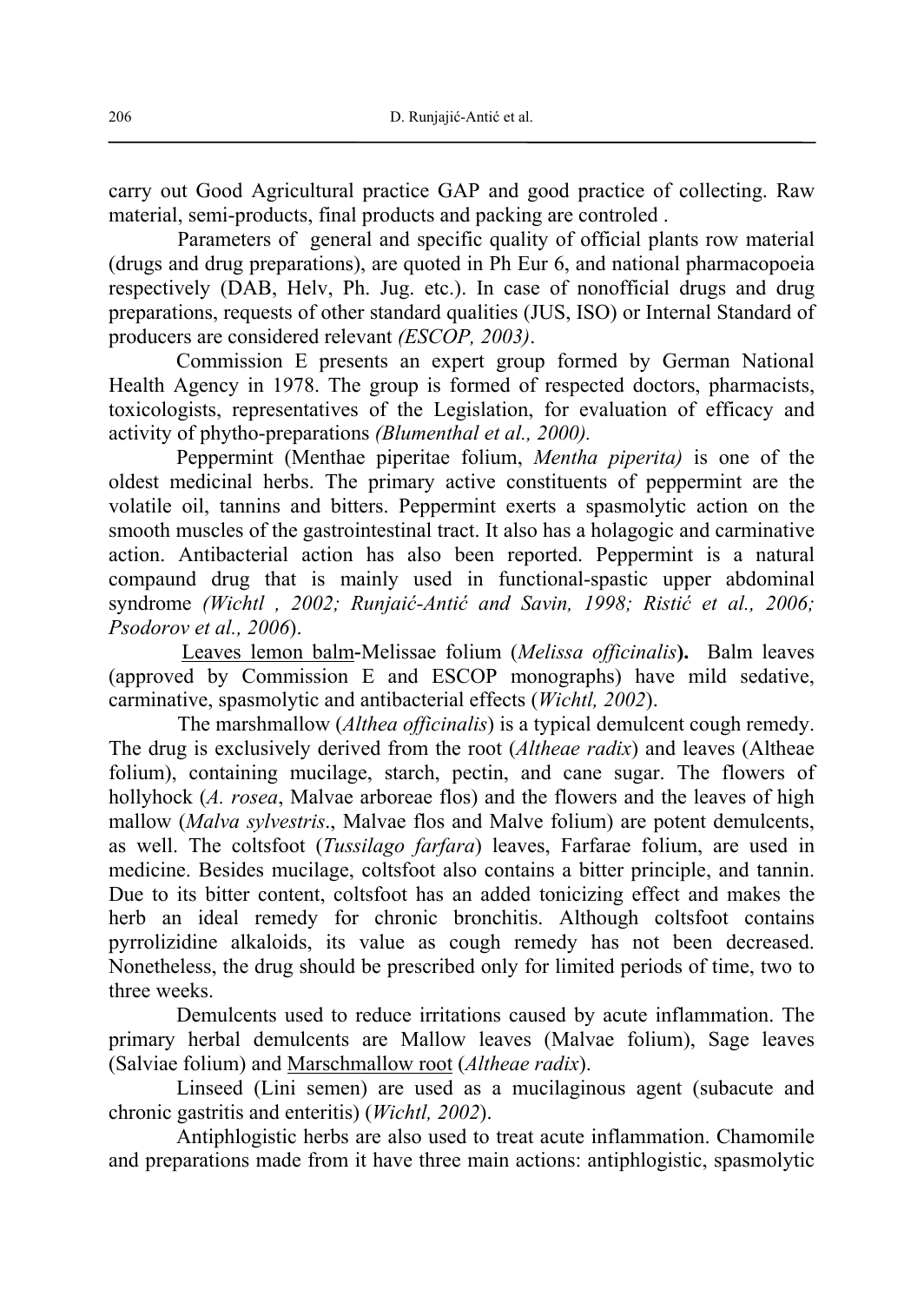and carminative. The bacteriostatic and fungistatic effect of its also well documented. The primary constituents of chamomole are a volatile oil, flavonoids and mucilage. Compaund chamomile gargle is a very useful remedy prepared using equal parts of chamomile and sage fluid extract *(Wichtl, 2002; Arsić et al., 2003)*.

 Adstrigents are preferentially used for treatment of subacute and chronic conditions. The adstrigent action of tormentil rootstock (*Tormentillae rhizoma*) and bilberry fruit (*Myrtilli fructus*) is useful in the treatment of diarrhea *(Wichtl, 2002)*.

 Blackthorn**-***Prunus spinosa*, is a much branched, thorny schrub, with very dark coloured bark with sourish and astrigent, blue-black spherical fruits. Approved by Commission E. The fruits are used as mild anthidiarrhoic. Blackthorn fruit consists of fruit acids, tannins, monosaccharides and oligosaccharides, while cyanogenic glycosides (amygdalin) are present only in seeds *(Wichtl, 2002; Gorunović.and Lukić, 2001; Arsić et al., 2007)*.

 Caraway (*Carum carvi*), fennel (*Foeniculum vulgare*), Coriander (*Coriandrum sativum*) and anise (*Pimpinella anisum*) have primarily carminative effects. They savory flavor makes them suitable as a supplementary foodstuff, but they also have substantial madicinal action. Carvi fructus contain volatile oil (*Carvi aetheroleum*) and fatty oil. Carweay is the strongest and most reliable herbal carminativ. It exerts spasmolytic action on the smooth muscles of the gastrointestinal tract and is antimicrobial. Tolerance of carway is exellent: adverse effects have not been reported. Fennel tea is especially useful in dispepsia and diarrhea *(Thomson andMontvale, 2004; Wichtl, 2002; Gorunović and Lukić, 2001*).

It is particularly important as drug use taninskih antidijaroika category of young animals.

 Ginqetoil Potentilla erecta)-Tormentl has high tanin content. Tormentillae rhizoma can be used in all types of diarrhea. The use of tormentil is especially beneficial in acute and subacute enteritis and enterocolitis. It is also helpful in summer diarrhea and, to same extent, in diarrhea of functional origin *(Thomson and Montvale 2004; Wichtl, 2002; Gorunović and Lukić, 2001)*.

 Bilberry leaves (Myrtilli folium) and berries (Myrtilli fructus) are used in medicine. Only the berries have antidiarrheal action. The bilberry has also proved to be an effective remedy for dyspepsia and diarrhea. Bilbery has also adstrigent, antiseptic and absorptive action.

Oak bark (*Quercus cortex*) contains tannins and flavonoids, such as quercetin. Since oak contains astrigent and antiphlogistic constituens oak bark can be used in therapy of diarrhea *(Thomson and Montvale 2004; Wichtl, 2002; Gorunović and Lukić, 2001)*.

The bark of the alder buckthorn (*Frangulae cortex*) is used medicinally. Frangula bark contains various nathranoids and bitter principles. Fresh frangula bark has an emetic effect.Frangula bark is a mild to moderate laxative. Unlike senna, its irritant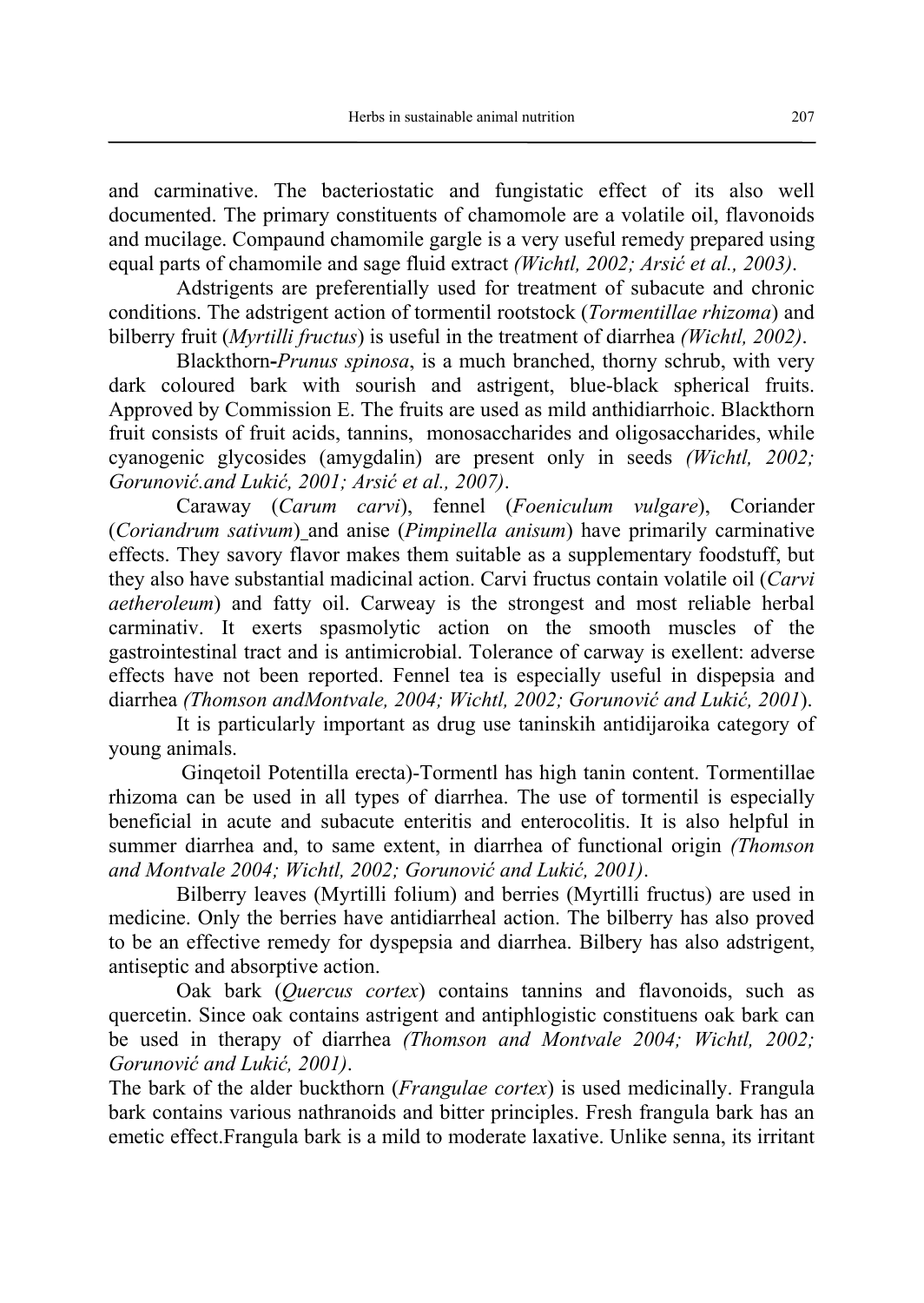effect in the intestines is not severe *(Thomson and Montvale 2004; Wichtl, 2002; Gorunović and Lukić, 2001)*.

Linseed is high in roughage materials, such as hemicellulose, cellulose, lignin and fatty oils. It also contains proteins as well as linustatin and linamarin. Linseed gruel is a good bulk laxative that increases the volume of the stool mass, causing a stretch reflex that stimulates intestinal peristalsis.

These properties can be used for the treatment of animals in gravidity *(Kostadinović et al.2010).* 

 Milk Thistle (*Sylibum marianum*) is one of the few herbal drugs whose excellent pharmacological profile readily lends itself to proof of clinical efficacy. The therapeutic action of silymarin or silibinin its primary active constituent has three main points of action: stimulates the regenerative capacity of the liver, stabilizes the lipid structures in the hepatocellular membrane and due to its antiperoxidative effects they can also be classified as an interceptor of free radicals. One of the best known constituens of the artichoke (*Cynara scolymus*) is cynaropicrin a sesquiterpene lactone. The foliage leaves (*Cynare folium*) are used as the drug. In the current research data, artichoke leaf is reperted to have cholagogue, antioxidant and antilipemic action. Artichoke extract have a pronounced choleretic effect, which has been confirmed in clinical double-blind studies. Yarrow (*Achillea millefolium*) has antiphlogistic, antiinflammatory, carminative and spasmolytic effect. But, yarrow is primarily a bitter tonic, it can also be used to treat atonic forms of stomach disease *(Thomson and Montvale 2004; Wichtl, 2002; Gorunović and Lukić, 2001)*.

Medicinal and biological properties of vitamin and mineral drugs are especially recommended as a supplement to feed animals at an early age (breastfeeding).

 Some medicinal plants are important source of vitamins Dog Rose**-***Rosa canina*, Sea buckthorn-*Hippophae rhamnoides***,** Black Currant-*Ribes nigrum*), and mineral substances, especially those containing iron. Therefore, the application of nettle (*Urtica dioica*), common horsetail (*Equisetum arvense*), Greek mountain tea (*Sideritis scardica*), and fenugreek (*Trigonella foenum graecum*) is highly recommended and appreciate in the prevention and elevation of disorders caused by nutritive anemia *(Cupara.et al., 2007)*.

The use of Greek mountain tea**,** infuse or decoct has long record in traditional medicine in South Europe. Mountain tea conatins essential oil, terpne, triterpenic saponins, flavonol glycosides, polifenolic compounds, tanins and considerable amount of Fe. Gastroprotective and anti-inflammatory effect of ethanolic plant extract is mostly due to the content of flavonoids. Rose hips (*Cynosbati fructus*) are fruits of rose*.* Vitamin C is essential constituents (0.3-1.7%). Besides, the fruits are rich in vitamin E, fatty oil (8-10%), tannins, sugars (monosaccharides/oligisaccharides), pectins, fruit acids (malic, citric acid),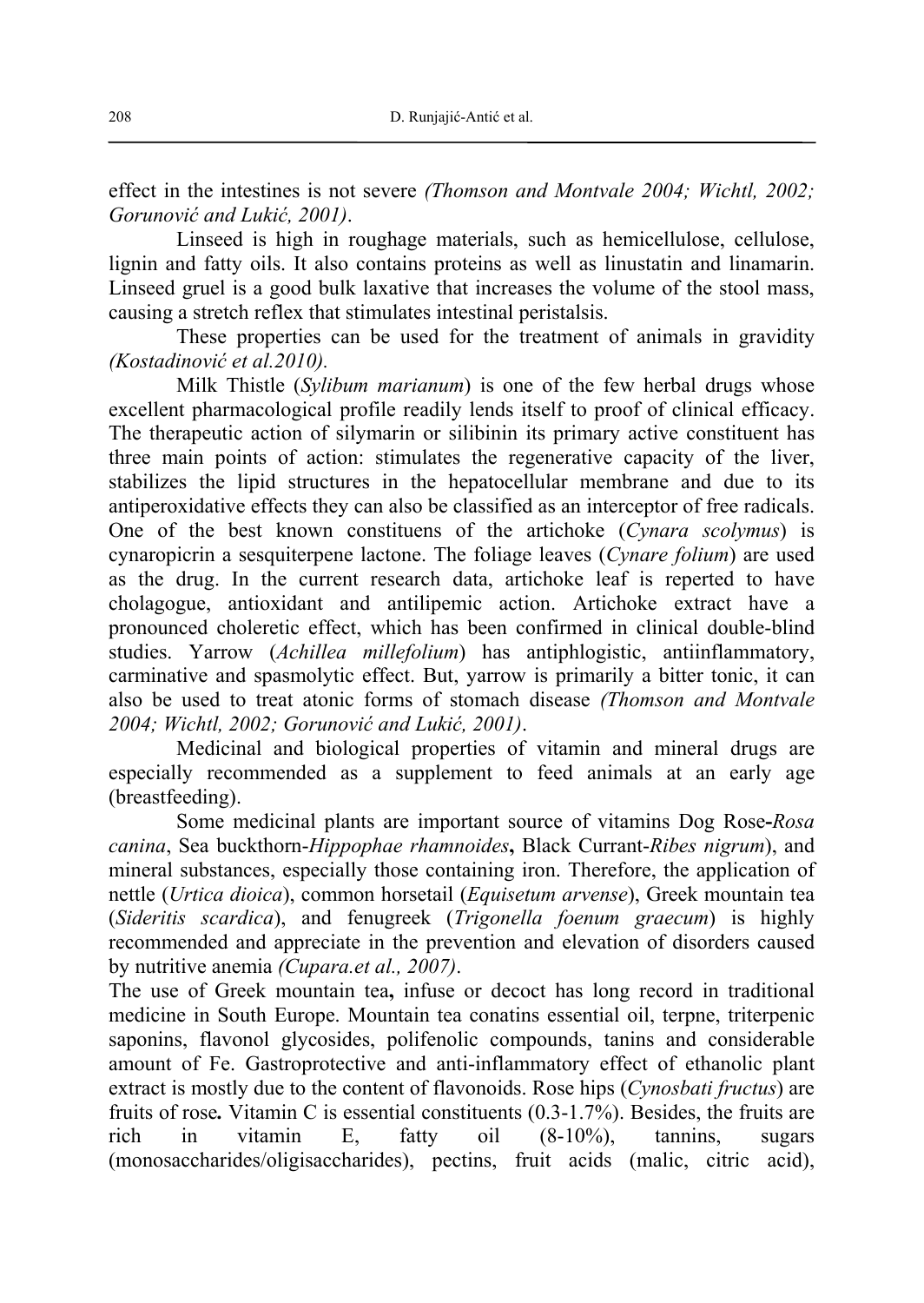carotenoids (rubixanthin, lycopene, β-carotene), traces of flavonoids and anthocyans. The drug usually offered as refreshing tea, without medicinal indications, but often is applied as constituents of vitamin tea for prevention and treatment of colds, chills and influenza-type infections, for the prevention and the treatment of vitamin C deficiencies, as adjuvant preparation in anemia (increases the bioavailability of Fe), in urogical and diuretic preparations *(Thomson and Montvale 2004; Wichtl, 2002; Gorunović and Lukić, 2001)*.

 Sea buckthorn is the plant has been extensively studied because of its active components. Fresh ripe fruits are commonly used as well as fatty oil from fruits and seeds. It contains liposolubile vitamins A, D and E (having over 200 mg% which is more then soya beans, corn or sunflower seeds contain), vit.F (essential fatty acids) and carotenoids. Fatty oil is used both externally and internally due to its pharmacological properties. Internally it is used in GI ulcer, cardiovascular diseases, for prevention of diseases caused by immune deficiencies, as well as a hepatoprotecting agent, tonic and antioxidant. Externally it found application in skin burns, infections or wounds, and other skin diseases of different etiology.

Rosemary's leaves (Rosmarini folium) contain at least 1.2% volatile oil, tannin, bitter substances and resins. The primary constituent of the drug is the volatile oil which also contains camphor. Rosemary has a general tonizing effect on the circulation and nervous system, especially the vascular nerve system *(Gorunović and Lukić, 2001).*

Tests have confirmed the antimicrobial and antioxidant properties.

Ribwort plantain herb (Plantaginis lanceolatae herba, originated from *Plantago lanceolata*) is used as the drug. In addition to mucilage, the drug contains iridoid glycosides, including aucubin and catalpol, as well as tannins, and significant quantities of silicic acid. Therefore the drug represents the combination of demulcents and silicic acid-containing drugs. Although it contains sugar, ribwort plantain syrup does not become moldy when stored for extended period due to presence of substances similar to the antibiotics in quantity that does not provide the therapeutic effect, but these substances might partly be responsible for the therapeutic effect of ribwort plantain in bronchitis. The preparation was especially effective in alleviating dry cough. Mucilage and bitter principles are the active ingredients of the drug lichen islandicus (*Cetraria islandica*). The bitter principles have a tonic effect. It is recommended as a remedy for chronic bronchial catarrh with recurrent, acute bouts of coughing *(Thomson and Montvale 2004; Wichtl, 2002; Gorunović and Lukić, 2001)*.

Anise (*Pimpinela anisum*) is a mild cough remedy with a calming effect, and rounds off the taste of many cough and bronchial medicines. Although first application of anise is carminative, it is recommended for treatments of dry bronchitis and tracheobronchitis.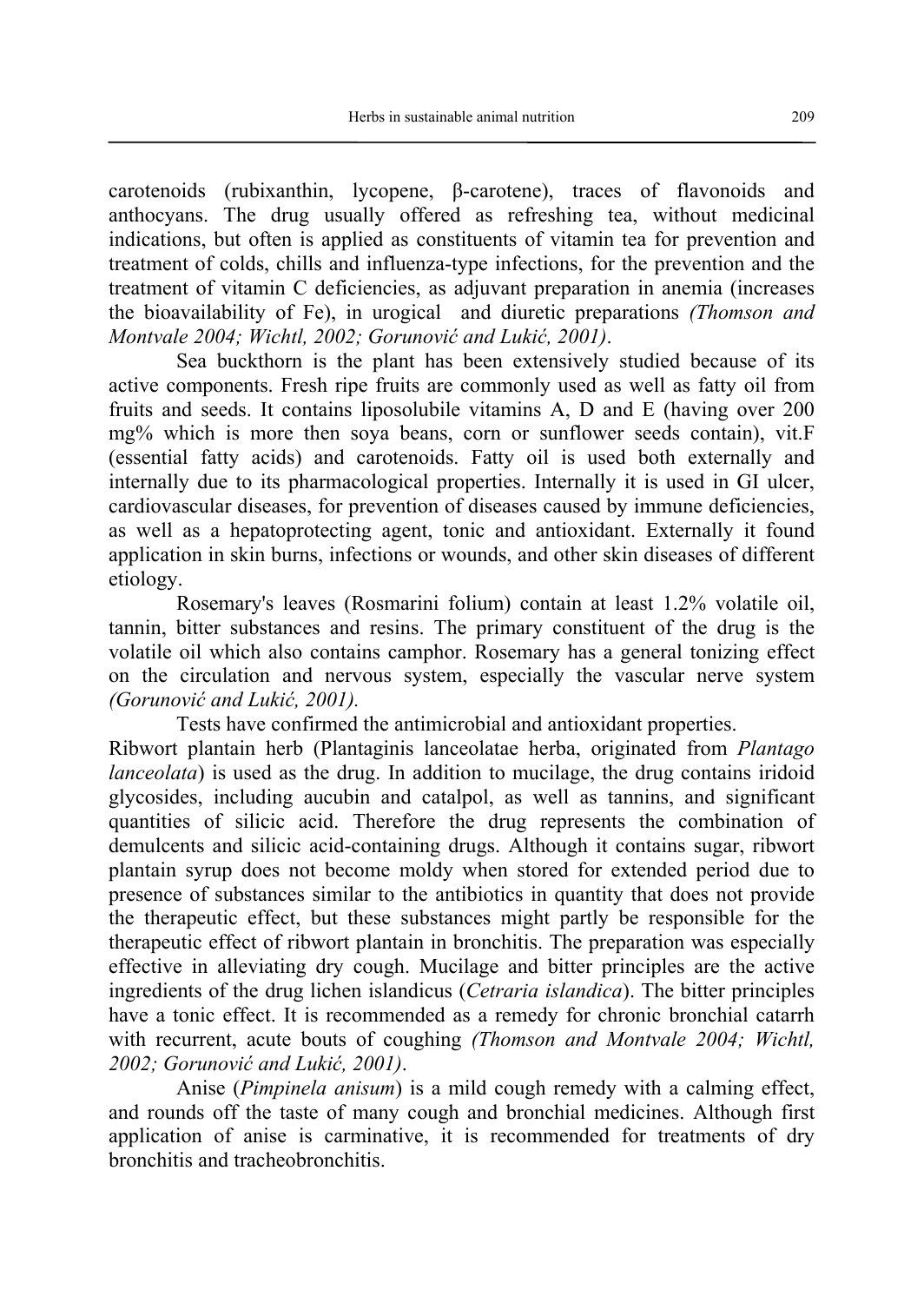Medicinal plants in the family *Asteraceae*, *Apiaceae*, *Lamiaceae* and *Lauraceae* are commonly used as antimicrobial devices, anthelmintici and antiparasitic.The main active principles are volatile oils. The antimicrobial and anthelmintic effect results sesquiterpene lactones from the: elecampane (*Inula helenium*), wormseed (*Artemisia cina*), mugwort (*Artemisia vulgaris*) and other.oregano (*Origanum vulgare*), thyme (*Thymus vulgaris*) and wild thyme (*Thymus serpyllum*) is commonly used as herbal antiseptics.

The main constituents of bearberry (*Arctostaphylos uva-ursi*) is hydroquinone derivatives, flavonoids, tannins, organic acids and monotropein. The drug is leaves (*Uvae ursi folium*). Arbutin is believed to be responsible for the plant urinary disinfectant action. This hydroquinone glycoside develops the effect after metabolic conjugation with glucuronic and sulfuric acid in alkaline media (pH 8.0). Because of significant quantity of tannins to avoid severe stomach irritation, uva ursi leaf preparations are best suited for short-term use. Uva ursi leaf is indicated for treatment of all inflammatory diseases of the efferent urinary passages, especially unspecific urinary tract infections and those that present minimal symptoms *(Thomson and Montvale 2004; Wichtl, 2002; Gorunović and Lukić, 2001)*.

Juniper, *Juniperus communis* primarily found its application in treatment of chronic arthroses, chronic gout, and a large group of neuralgic and muscular forms of rheumatism, including tendopathies and myogeloses. The drug used in the medicine of lovage (*Levisticum officinale*) is dried root (*Levistici radix*) which has spasmolytic effect on the smooth muscles. Normally is included as the main ingredient of diuretic tea mixtures. Parsley (*Petroselinum crispum*) is excellent aquaretic and can be recommended in all cases where potent stimulation of urinary excretion is desired. The drug consists of the dried leaves and roots (Petroselini herba et radix). The root of the spiny restharrow, Ononis spinosa is used as the drug. Containing isoflavonoids, flavonoids and volatile oil. Its aquretic effect is not very potent. Horstail (*Equisetum arvense*) has high silica content; the silicates are largely water soluble and occur in colloidal form. The drug is herb (Equiseti herba). To limited extent, the drug could be classified as an aquaretic. Its certain, but nor significant aquaretic effect cannot be atributed to silicic acid. As the drug does not contain saponins in detectable amounts, they cannot be the cause of this effect *(Wichtl, 2002)*.

Herbal drugs, such as goldenrod (*Solidago virgaurea)*, spiny restharrow (*Ononis spinosa*) and orthosiphon are indicated for prevention or prevention of recurrence of urolithiasis. Selectd herbal drugs are helpful in flushing small calculi out of the renal pelvis or ureter. Dandelion (*Taraxacum officinale*) is a particularly effective one. The colicky pain associated with the passage of urinary stones can be treated effectively with another herbal drug, butterbur (*Wichtl, 2002*).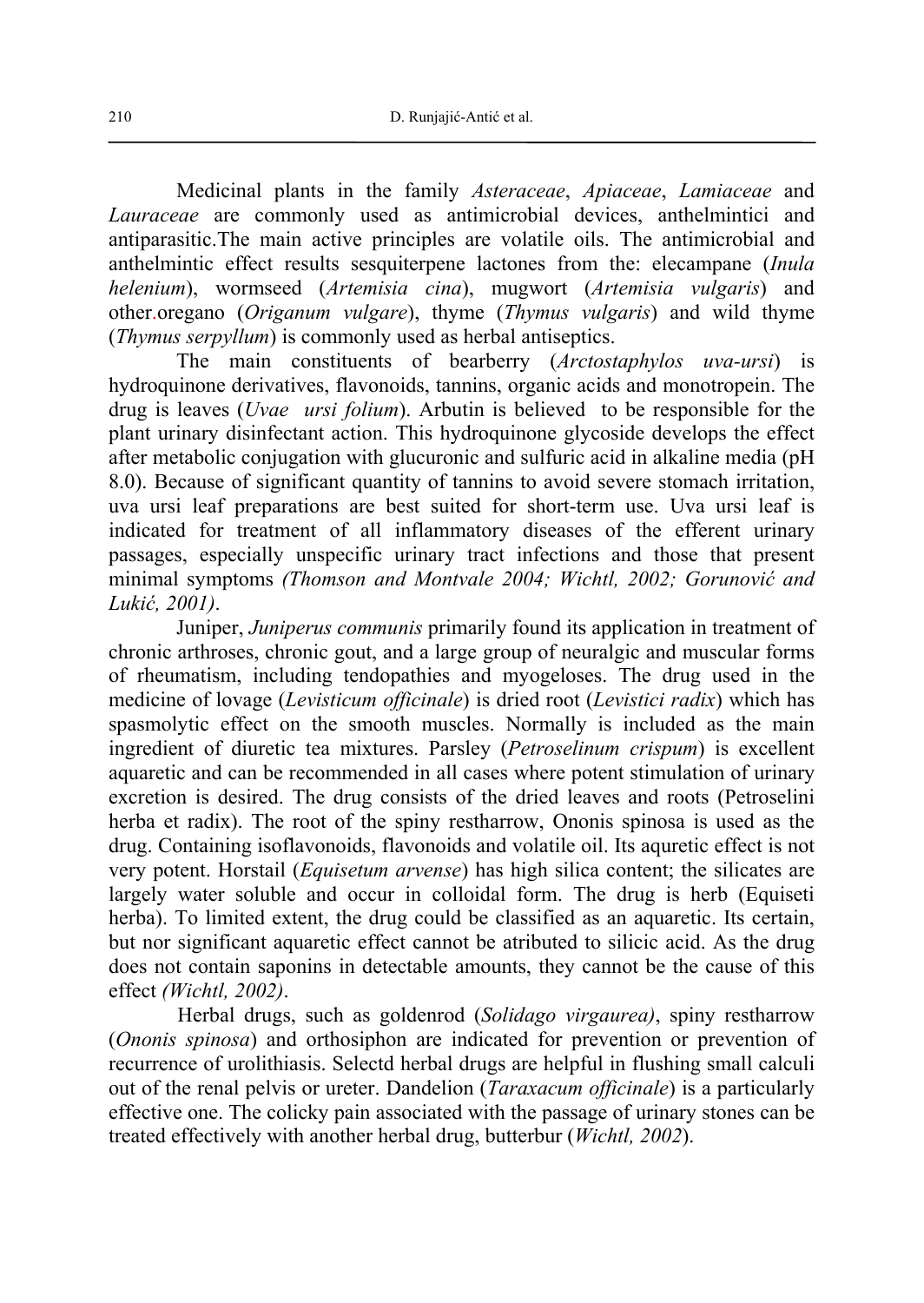Shepherd's purse (*Capsella bursa pastoris*) has not very potent hemostyptic action. The whole herb is the drug containing flavonoids and relatively large quantities of potassium salts. The Commission E accepted the use of the drug for treatment of menorrhagia and metrorrhagia. Common smartweed (*Polygonum hydropiper*) has been repotrted to have hemostyptic action and is recommended for treatment of atonic postpartum bleeding, abortive and menopausal bleeding. The plant part used in medicine is herb .

This is shown most potential medicinal plant raw material with antimicrobial, anti-inflammatory, antidiarrhoeal etc. activities that have an approved application in human medicine and which can be added to animal feed for use in different animal health disorders *(Stojanović et al., 2005; Arsić et al.2003; Arsić et al., 2004)*.

## **Conclusion**

Using the experience of traditional and modern phytotherapy manufacturers of animal feed can improve animal health and thus the quality of food for humanity. Substitution synthetic antimicrobial and anti-inflammatory medications, and natural resources - medicinal and aromatic plant raw materials, based on scientific base. On market have placed a number of phytopreparations used to mitigate various problems, but the more current production of functional food (48). Chemical characterization of drug contributed to the standardization of relevant extracts of medicinal herbs and creating the ability to create stable, dosed herbal medicines, dietary supplements and functional foods. Modern pharmacological research that determines conditionality biological / pharmacological effects and chemical composition of herbs contributed to their rational and safe use. Given the ubiquitous tendency to "return to nature" in all spheres of life today, especially in the field of health (prevention and treatment), products with medicinal herbs rightfully occupy a leading place in modern phytotherapy. The herbs used in the food industry is all more current and more, both in human and in veterinary practice.

## **Biljke u održivoj ishrani životinja**

*D. Runjaić-Antić, S. Pavkov, J. Lević*

## **Rezime**

Životinja ima direktni uticaj na kvalitet mesa, mleka i jaja, bilo pozitivan ili negativan. Preko sastava oborka za životinje može se uticati na kvalitet proizvoda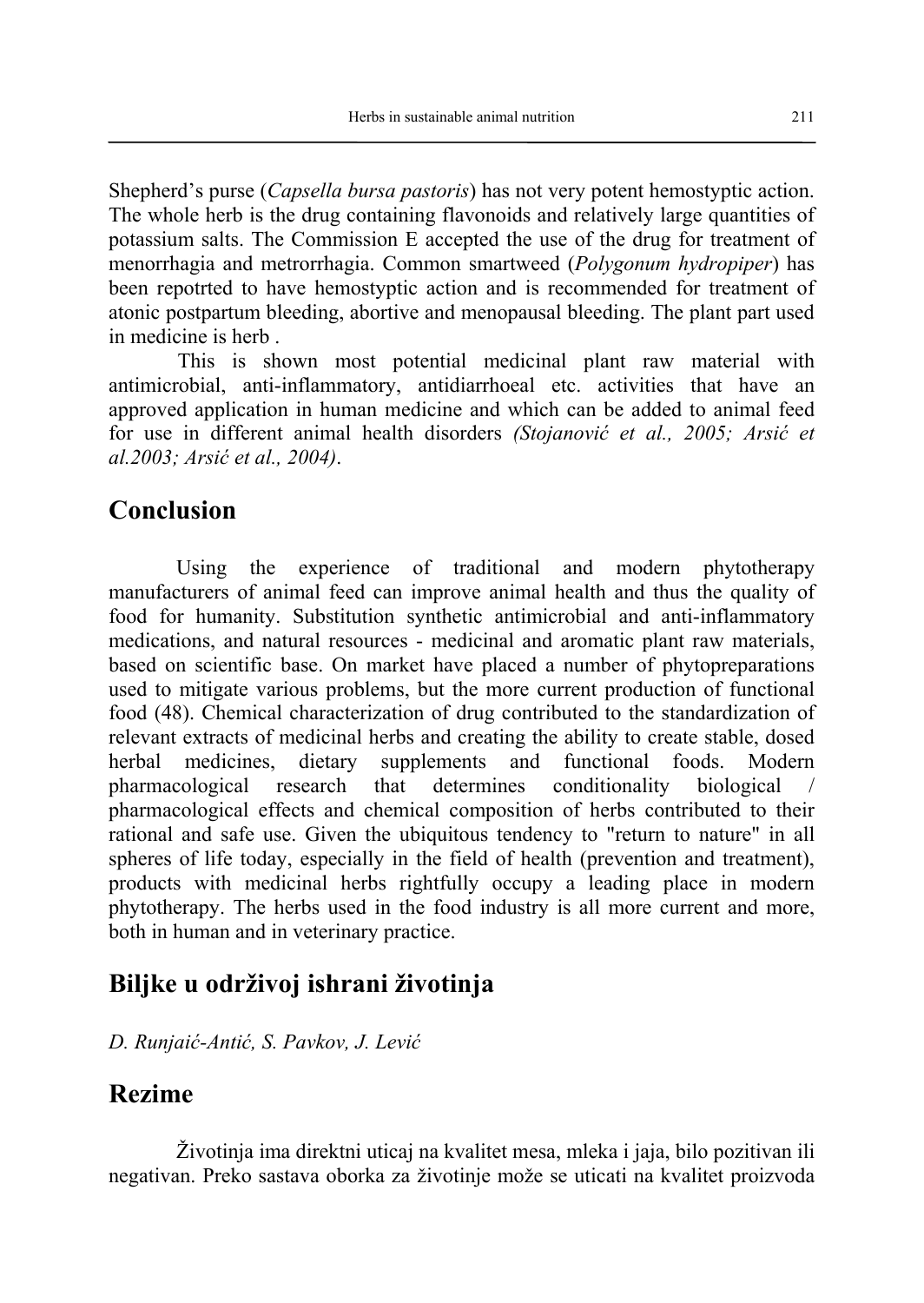životinjskog porekla i mogu se postići različite nutritivne, organoleptičke, hemijske, fizičke i fiziološke karakteristike. Korišćenje lekova u intenzivnom i ekstenzivnom stočarstvu je rizično po kvalitet proizvoda i time na zdravlje ljudi. U organskom stočarstvu nije dozvoljeno korišćenje lekova. Zbog toga se intenzivno traže prirodna lekovita sredstva i resursi. U proizvodnji stočne hrane, biljke obezbeđuju realnu mogućnost da se poveća vrednost hrane korišćenjem različitih funkcionalnih dodataka. Dodaci u hrani za životinje mogu da poboljšaju funkcionalnost u smislu fiziološkog efekta. U razvijenim evropskim zemljama veoma je snažan trend zamene sintetičkih antibiotičkih preparata lekovitim biljnim preparatima. Kao biljni aditivi u hrani mogu se koristiti lekovi (sušene lekovite biljke kao sirovina), biljni ekstrakti ili biljni izolati (npr. esencijalna ulja). U ovom radu se daje kratak pregled najvažnijih potencijalnih biljnih lekovitih supstanci koje imaju antibakterijsku aktivnost, antiinflamatornu aktivnost, stimulišu digestiju, laksativnu aktivnost, antidijaroičnu aktivnost, holeretičnu, itd. koje se već koriste u ljudskoj medicini i koje se mogu dodati u stočnu hranu u tretmanu različitih poremećaja zdravlja životinja.

#### **References**

ARSIĆ I., ĐORĐEVIĆ S., RUNJAIĆ-ANTIĆ D., RISTIĆ M*.* (2004): Funkcionalnom hranom protiv tegoba anemije, Zbornik radova sa 10. Naučnostručnog skupa Ishrana i zdravlje: Minerali, vitamini, drugi dodaci hrani i njihov zdravstveni značaj, Naučnoistraživački centar Užice, 17.3.-20.3. 3D Grafika, 56- 60.

ARSIĆ I., ISAILOVIĆ G., RISTIĆ M., VULETA G*.* (2003): Liposomal O/W cream with Chamomile flower extract -investigation of its anti-inflamatory activity, 8th National Symposium "Medicinal Plants-Present and Perspectives" Piatra Neamt, August 28-29. 2003. Proceedings, 133-135

ARSIĆ I., TADIĆ V., ĐORĐEVIĆ S. (2007) Plod trnjine kao potencijalni sastojak funkcionalne hrane, I Kongres o dijetetskim suplementima sa međunarodnim učešćem, Beograd, 15.-17. mart Knjiga apstrakata, 124-125.

ARSIĆ I., TAMBURIĆ S., SAVIĆ S., HOMŠEK I., VULETA G. (2004): The effect of chamomile extract on skin hydration and TEWL: is it more effective when encapsulated in liposomes, Euro Cosmetics, 2, 12-17

ARSIĆ I., ĐORĐEVIĆ S., RISTIĆ M., RUNJAIĆ-ANTIĆ D. (2003): Lekovito bilje u proizvodnji funkcionalne hrane, Lekovite sirovine, No. 23, 15-22.

BLUMENTHALl M, BUSSE WR, GOLDBERG A, GRUENWALD J, HALL T, RIGGINS CW, RISTER RS, (Eds) (1998). The Complete German Commission E Monographs, Austin: American Botanical Council.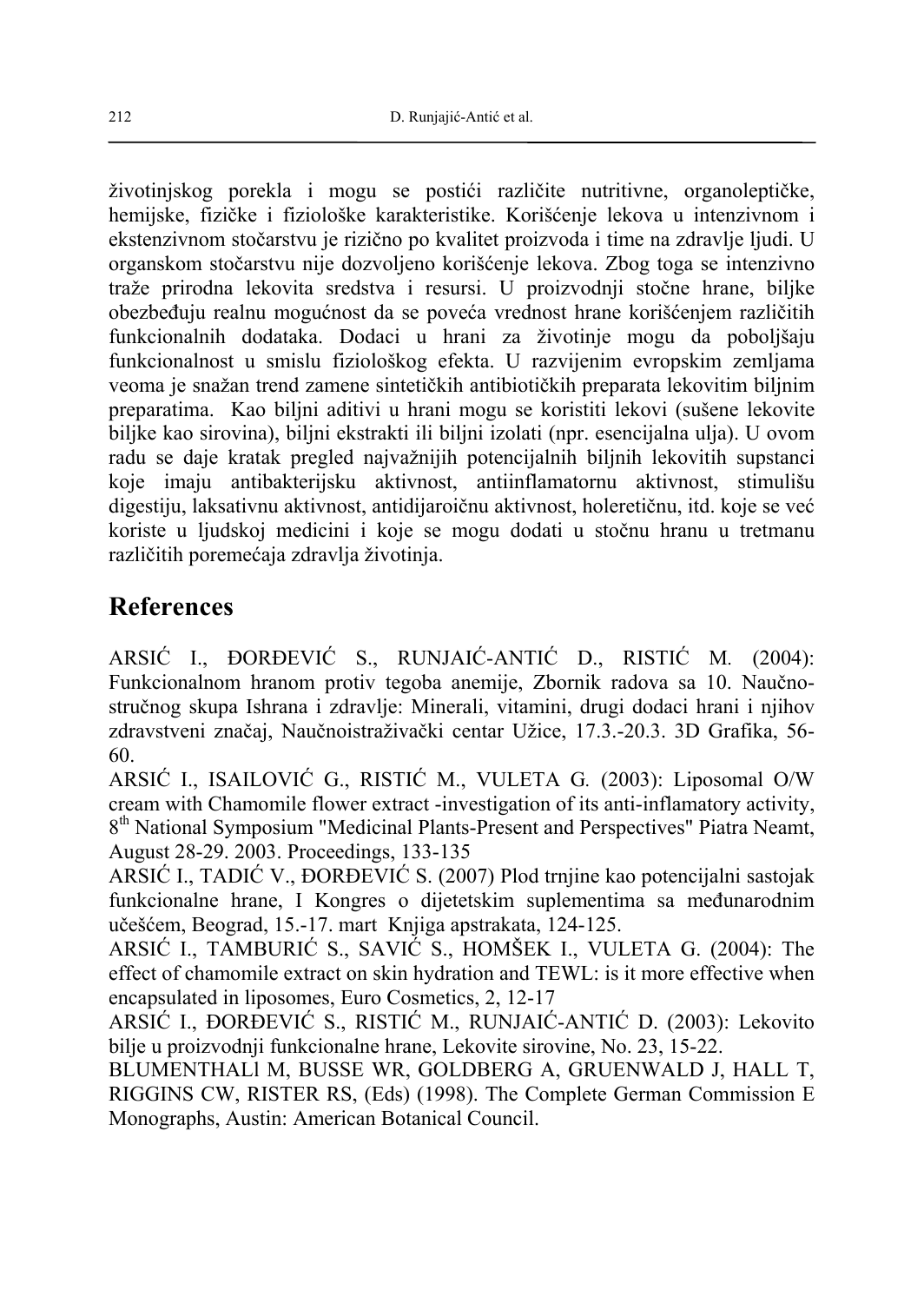BLUMENTHAL M, GOLDBERG A, BRINCKMANN J, (Eds) (2000): Herbal Medicine, Expanded Commission E Monographs, Austin: American Botanical Council.

BLUMENTAL M., HALL T., GOLDBERG A., KUNZ T., DINDA K.*,* (Eds). (2003): The ABC Clinical Guide to Herbs. Austin: American Botanical Council. CUPARA S., TADIĆ V., ARSIĆ I., ĐORĐEVIĆ S., ŠOBAJIĆ S. (2007): Prikaz sastava komercijalnih uzoraka masnog ulja ploda pasjeg trna, I Kongres o dijetetskim suplementima sa međunarodnim učešćem, Beograd, 15.-17. mart, Knjiga apstrakata, 89-91.

ČABARKAPA I., LEVIĆ J., PAVKOV S., KOKIĆ B., ŠARIĆ Lj. (2009):Evaluation of natural alternatives for antibiotics. Book of Abstracts  $3<sup>rd</sup>$ International FEED SAFETY conference, Wageingen, 'Netherlands, 6-7 October, 111.

ESCOP (2003): European Scientific Cooperative on Phytotherapy Stuttgart: Georg Thieme Verlag.

EUROPEAN PHARMACOPOEIA  $6<sup>th</sup>$  Edition (2008): Council of Europe, Strasbourg.

GORUNOVIĆ M., LUKIĆ P. (2001): Osnovi farmakognozije, Momčilo Gorunović, Beograd.

KOSTADINOVIĆ LJ., LEVIĆ J., PAVKOV S.**,** DOZET G. GALONJA-COGHILL T. (2010): Efect of *Mentae piperitae* on antioxidative status in broiler chickens, Savremena poljoprivreda, 59 (3-4).

LEVIĆ J., ČOLOVIĆ R., SREDANOVIĆ S., PAVKOV S., KOSTADINOVIĆ, LJ. (2009): Effect of diet supplementation with ground herbs on performace of broiler chickens. Book of Abstracts 3rd International FEED SAFETY conference, Wageingen, 'Netherlands, 6-7 october, 111

PSODOROV Đ., ŠIMURINA O., ARSIĆ I., ĐORĐEVIĆ S., RUNJAIĆ-ANTĆ D.**,** RISTIĆ M., BODROŽA-SOLAROV I.M., FILIPČEV V.B. (2006): Effect of herbal mixture "Gastroherb®" on the quality of pizza crusts. Proceedings from the Fourth Conference on Medicinal and Aromatic Plants of Southeast European Countries (IV CMAPSEEC), Iaşi (Romania), May 28-31, 2006, 494-498.

RISTIĆ M., ĐORĐEVIĆ S., ARSIĆ I., RUNJAIĆ-ANTIĆ D., VILD A.S. (2006): Gas chromatographic estimation of aromatic herbal drug content in their mixtures. Proceedings from the Fourth Conference on Medicinal and Aromatic Plants of Southeast European Countries (IV CMAPSEEC), Iaşi (Romania), May 28-31, 2006, 505-510.

RUNJAIĆ-ANTIĆ D., MILINKOVIĆ D. (1990): Biljna pomoćna lekovita sredstva. Arhiv za farmaciju, 4o, 6.

RUNJAIĆ-ANTIĆ D.,SAVIN K. (1998): Farmakološka svojstva nane, Monografija "Pitoma nana (*Mentha x piperita* L.) i druge vrste roda *Mentha* L.". Institut za proučavanje lekovitog bilja "Dr Josif Pančić", Beograd, 215-221.